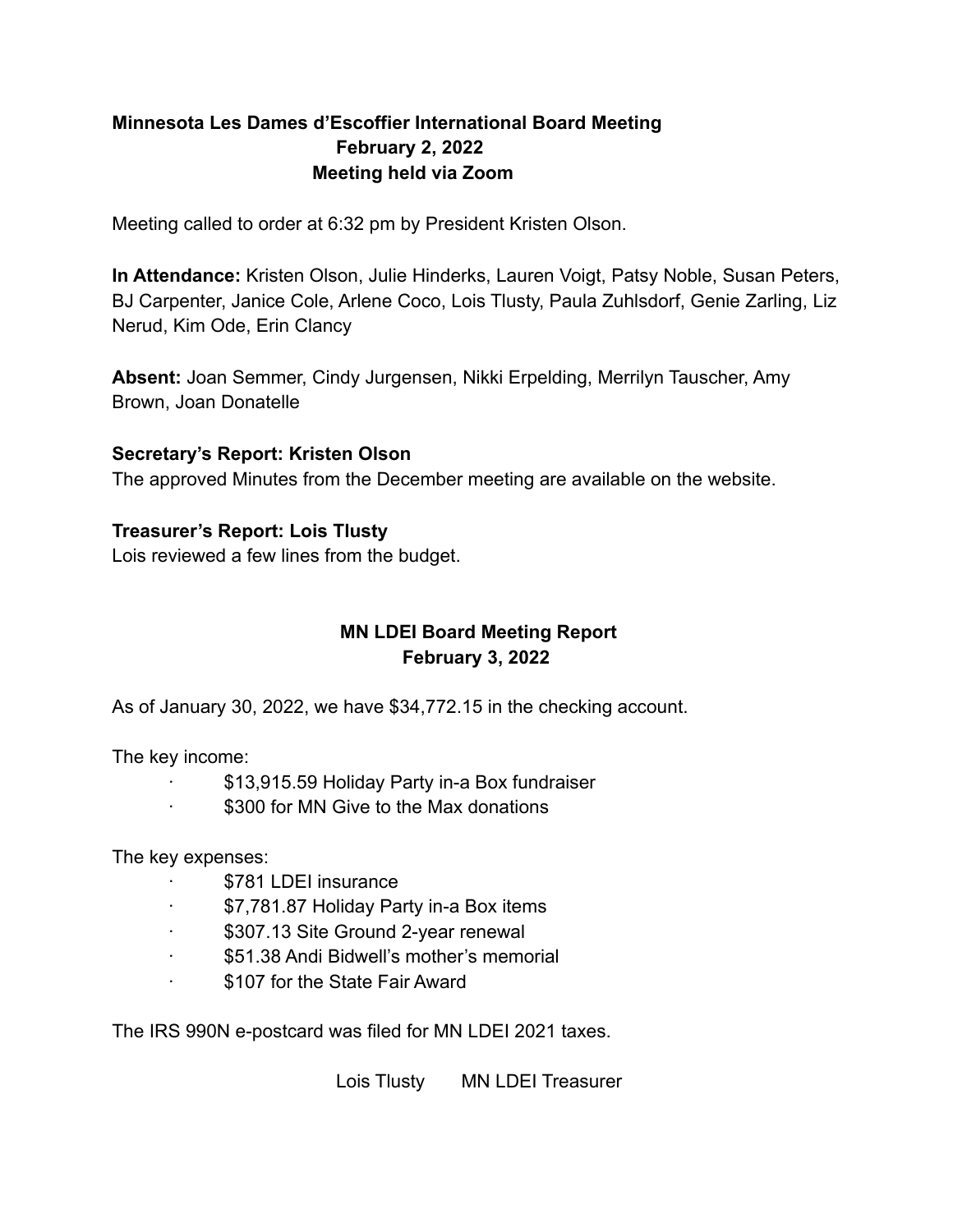### **Old Business:**

There was no old business;

#### **New Business:**

President Kristen Olson commented that a lot of new info has come through from International, including that Grand Dame applications are due February 28th. In the past, we've nominated Julie Jones, Susan Moores and Beatrice Ojakangas. If anyone has ideas for nominees, please let Kristen know. Also, the LDEI MFK Fisher prize is also open for entries; ideas for nominees or applications are welcome.

### **Committee Reports:**

### **President's Report: Kristen Olson**

Kristen reported the CBL call was two weeks ago. She was surprised to learn that in some other chapters (with memberships ranging from 25 to 150) they've not had a lot of meetings during the pandemic. We are one of the more active chapters still getting together virtually or in person. Huge pat on the back to all staying involved.

Regarding our website, Kristen has been working on a MN LDEI calendar in a hidden spot so members can pop in and see what's going on, including when communications are being sent out so that we can avoid sending multiple communications within a few days to members (as well as friends and family).

#### **Vice President's Report:**

Paula's report was brief. She has a couple of things simmering but will fill us in later.

#### **Grants: Joan Semmer**

Joan was unable to attend the meeting.

#### **Membership: Merrilyn Tauscher**

Merrilyn sent a report. Late breaking news is that a membership invitation was extended to Katie Milliron who paid her dues immediately and is a new member as of February 2. Merrilyn will be her mentor, and it's exciting to have 48 members.

#### **Fundraising: Erin Clancy and Julie Hinderks**

Erin talked about a meeting she and Julie led last Tuesday with the newly formed fundraising committee for this year. Coming out of that, she's thinking about doing another box for Mother's Day or summer grilling with a similar process to the December box. Our other big potential event would be an in-person event featuring German wines. Amy Waller works with a German winery who has volunteered to donate wine, and Amy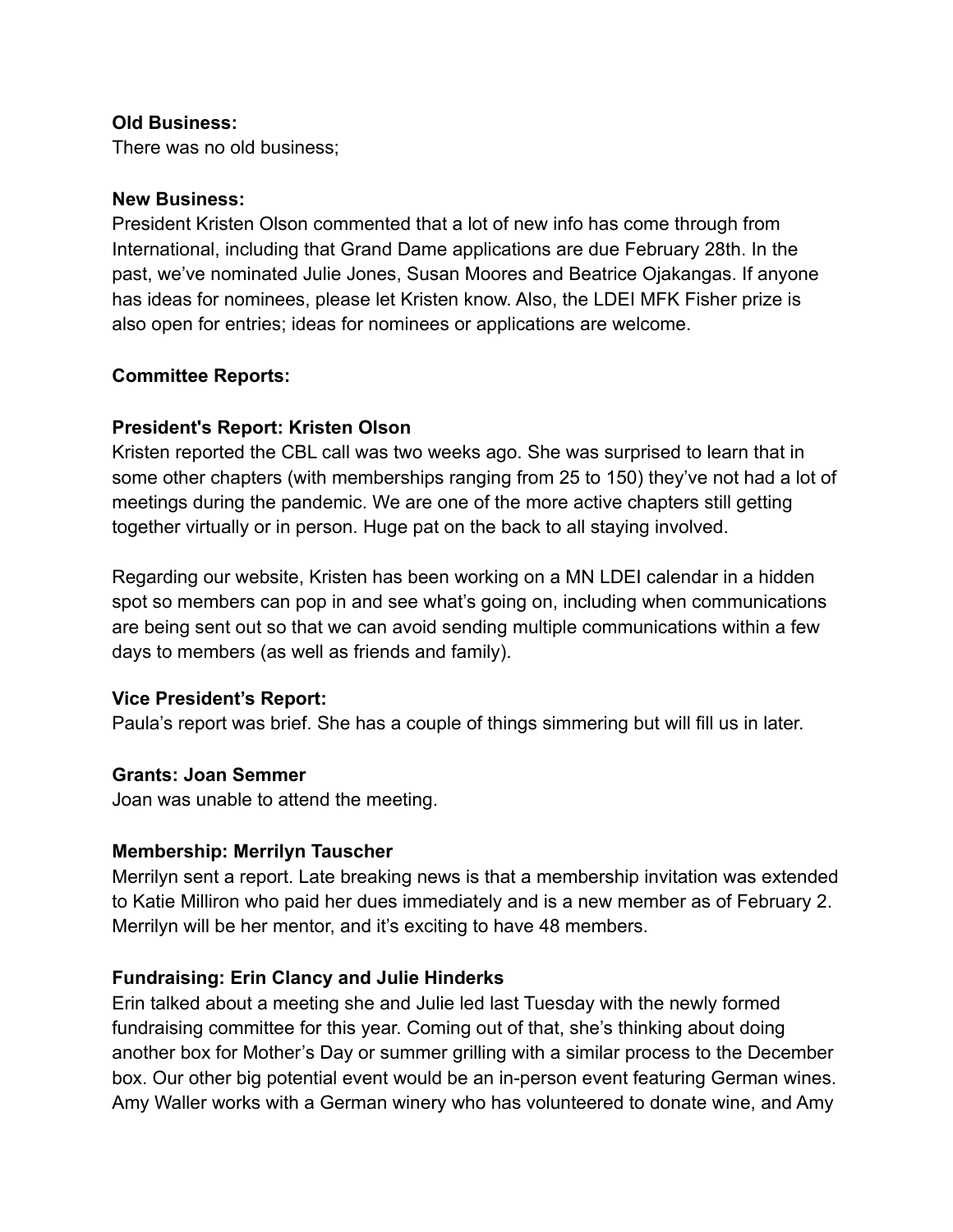would donate time to teach a class. Erin/Faribault Caves would donate cheese for a wine and cheese pairing event. We still have a deposit with the Solar Arts Building (from Dame It), so we'll look into having the meeting there. Another option would be perhaps meeting outside. Erin and Julie will have a call with Amy/Chow Girls to discuss potential timing for the class. The committee is still open to tossing other ideas around, so let Erin or Julie know if you have any. We will plan to do at least two but perhaps three more fundraisers. Janice emphasized that the deposit for Dame It was for Chow Girls and not the Solar Arts Building. If we don't use the deposit for the space, maybe we can use it to buy food from Chow Girls. Kristen added that while we'd need to proceed cautiously, a lot of in-person events are happening again, especially with a requirement to show a vaccination card. Erin added we may want to look at having the event in a city where there are good requirements for safety, such as the vaccination card requirement, limiting class size (and doing more than 1 class), masks… Lois added that in Merrilyn's (past treasurer) notes it says a down payment of \$320 was paid to Solar Arts for the '20 Dame It. Erin clarified that her notes said the check went to Chow Girls. More to come on fundraisers for the year.

# **Social Media/Communication: Lauren Voigt**

- Updates:
	- Social growth: +4% Instagram, +1.5% Facebook since the last meeting
- Email list: +9% since the last meeting

LDEI public email list is now 557 contacts!

- Action items:
	- $\circ$  Facebook audience growth is very slow! Please follow the page if you haven't already, and reshare news/posts. Growing this page will be very helpful for promoting grants/scholarships, public events/fundraisers!
	- Committee formed to discuss LDEI branding & possible rebrand of DameIt TC Facebook page (Me, Kristen, Erin, Joan, Paula). Recommendations to follow at the next meeting.

## **Microgrants: Liz Nerud**

Joan and Liz decided to re-energize their committee. They reached out to Lauren and with her assistance have implemented a 3-phase plan with a deadline of April 4th. Liz asked the Board members to think about contacts that could use a \$500 microgrant. She encouraged everyone to look at it as an opportunity for service to the group and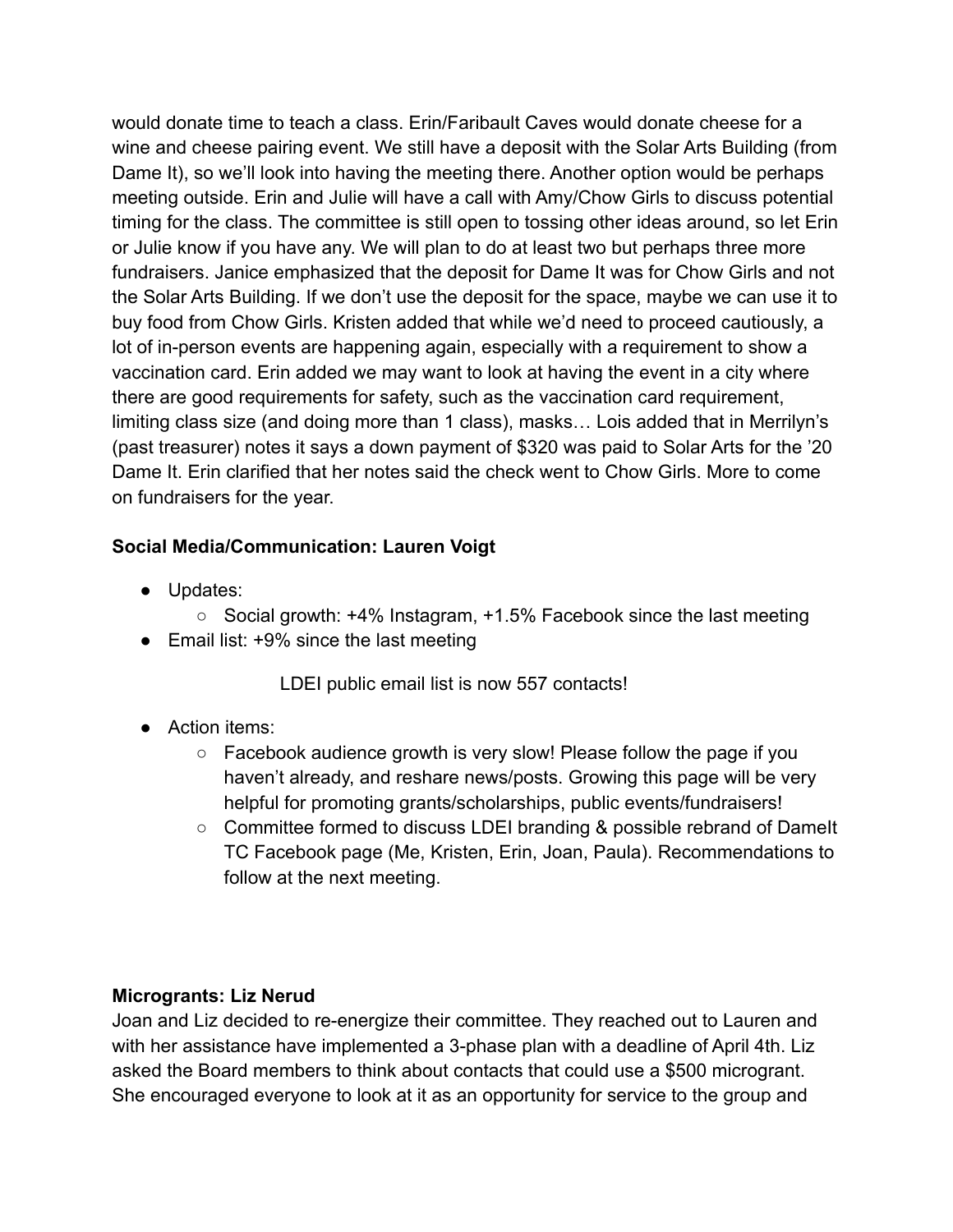provide expertise in their search for candidates. She and Joan are also compiling a list of 10 important women to ask about contacts.

# **Programs: Kim Ode**

The February program with Rose McGee has been canceled and will possibly be rescheduled in the fall. A meet and greet Zoom meeting is scheduled for February 17th with a "getting better at social Media" seminar to follow for those interested. On Thursday March 10th, a Table Talk called "Everything Rice" will be sponsored by us and our sister Chapter in St. Louis. Beth Dooley and Nutritionist, Amy Wong, will present. Local attendees may get a goodie bag depending on Beth's recipe. The Program and Fundraising Committees will work together to finalize the details. April's program is TBD and will be led by Amy as Kim will be out of town. They are waiting to decide about a May program until the Wine and Cheese pairing event date is finalized. A box or dinner for Mother's Day has been discussed as an option. Brenda Langton has agreed to present at some point and there are some other ideas in the works for the summer.

# **Newsletter: Janice Cole and Patsy Noble**

Their biggest challenge is getting the newsletter aligned for mobile devices. Kristen mentored Patsy in Canva, an on-line design program. Mailchimp doesn't present correctly with mobile phones so Patsy and Janice use Canva to align photos and text. A new feature is an interview with Mary Scheu and members should reach out to her if they are interested in participating. They also encouraged members to contribute with articles about their work world or other industry related topics. It's a great way to connect with members and plug-in new members. Recently Kristen set up a private page to link longer articles. Any input is appreciated and articles should be sent to them by the 20th of each month.

## **Scholarship: Arlene Coco**

Susan Peters (Scholarship Board Chair) has requested to step down from her role for the remainder of the year and have Arlene Coco (Scholarship Committee role) take her place.They have received one application so far. Susan will help Arlene, and a discussion followed about the need for more Scholarship committee members. They will come up with a plan and update us. Kristen thanked Susan for her invaluable service to our Chapter.

## **Service: BJ Carpenter**

BJ recommended that we direct some of our money to Minnesota Central Kitchen through Second Harvest Heartland. If it meets with our approval she will reach out to them. Erin thought it was a great idea. Lois thought we should combine a monetary donation with volunteer hours. Janice wondered if giving to additional organizations